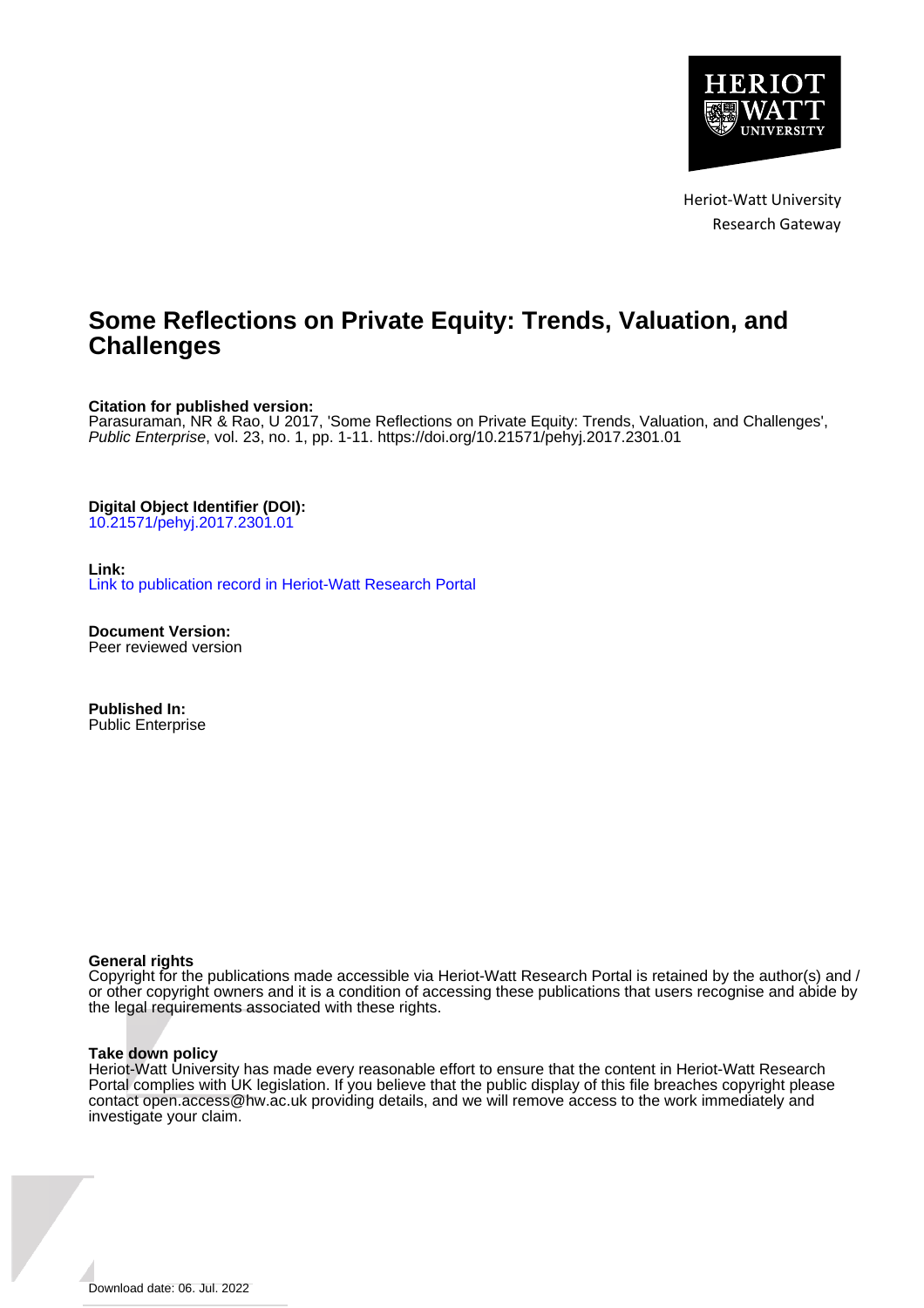

# **Some Reflections on Private Equity: Trends, Valuation, and Challenges**

N. R. Parasuraman

*Shri Dharmasthala Manjunatheshwara Institute for Management Development (SDMIMD) Mysore, India*

Ullas Rao

*Heriot-Watt University, Dubai Campus Dubai, United Arab Emirates*

*Received December 2016; Revised May 2017; Accepted June 2017*

#### **Abstract**

Private Equity (PE) has been hailed as one of the most significant sources of capital for enterprises (private in particular) in order to expand business activities both in terms of scale of operations and scope of activities. Unlike Venture Capital (VC) funds, PE funds focus more predominantly on middle-sized businesses that demonstrate enormous potential for growth and expansion. As the major shareholders of PE funds seek to earn attractive rates of return on their investment, it becomes imperative for these funds to be very selective in picking most suitable candidates for investment. The business model of a typical PE fund revolves around taking a strategic stake in the target firm, which is complemented with a representation in the board in the form of a directorial position. PE funds envisage bringing about operational and structural changes in the target firm with an ultimate eye on enhancing the value of the firm. Typical investment horizons for PE funds vary between 5 to 10 years with popular modes of exit being: Public floatation of stock (as in IPOs), Management buyouts, and Acquisitions. In this paper, we seek to delineate on the following three significant aspects pertinent to PE funds with specific reference to their operational strategies in emerging market economies like India. Most significantly, the novelty of contribution lies in the fact that the paper makes a seminal attempt towards capturing the underlying financial rationale behind the operation of some of the most successful PE firms. This has been underscored by laying out a practical demonstration of the two of the most popular computational mechanics adopted by a majority of the PE firms – IRR and CAPM IRR approaches. The same have been analysed critically from a practitioner's perspective in order to further invigorate a debate among academics and practitioners about the suitability of valuation approaches as seen from the prism of PE firms.

*Keywords*: Private equity, valuation, investment.

*Reference* to this paper should be made as follows: Parasuraman, N. R. and Rao, U. (2017). Some Reflections on Private Equity: Trends, Valuation, and Challenges*. ICPE Public Enterprise Half-Yearly Journal, 23*(1), 1-11.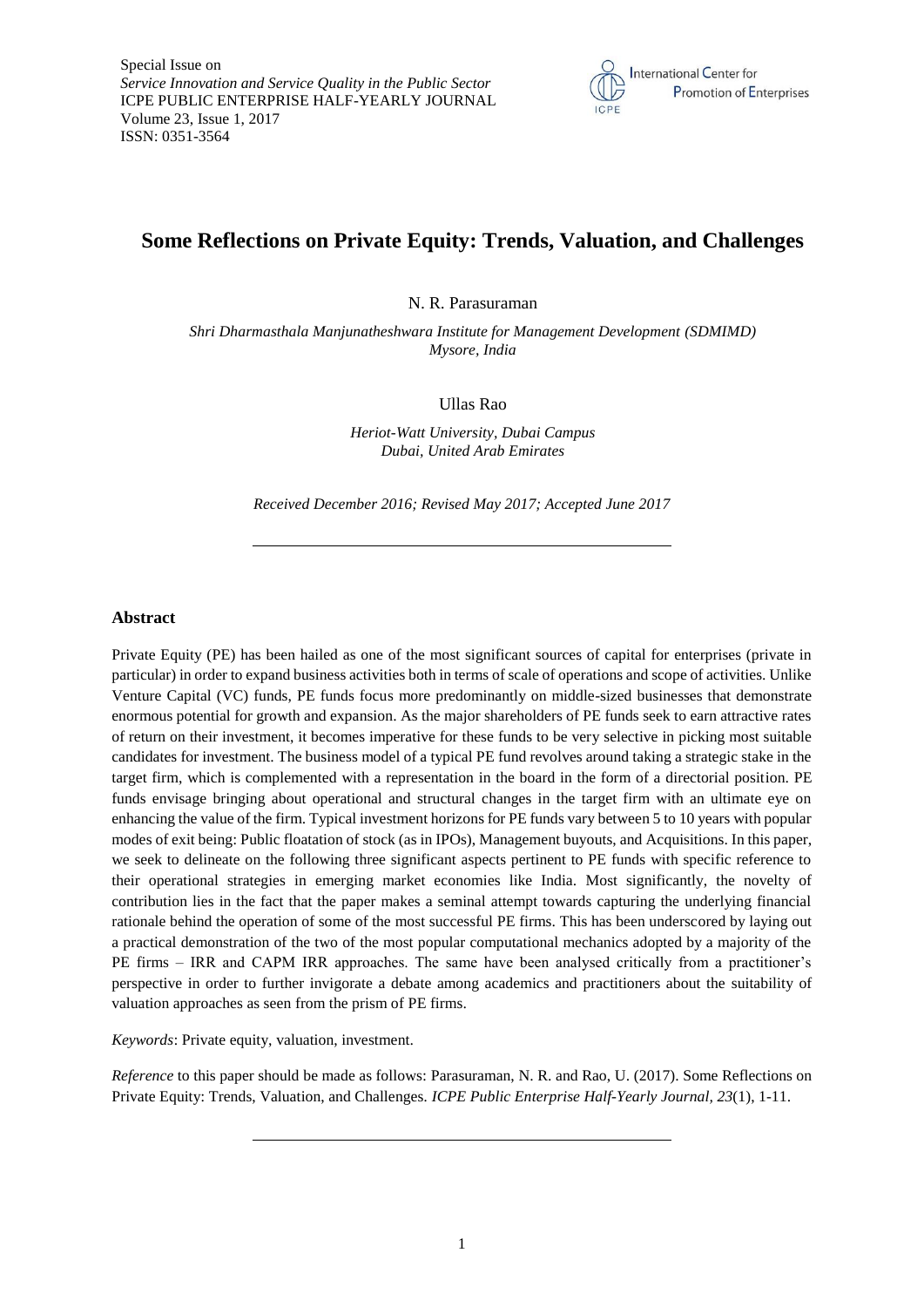

## **Introduction**

Private Equity (PE) funds have played a major role in fuelling global economic growth. By their ability to pick strategic stakes across enterprises operating in different life-cycles, PE funds continue to drive the growth of enterprises and industries. The traction gained by virtue of infusion of capital across the enterprises represented by diverse industries ultimately contributes in aiding overall economic growth. This is evident from the fact that the total capital invested by PE funds in India increased from a modest \$US 2 billion in 2005 to robust \$US 12.4 billion in 2014, registering a CAGR of 22.47% (see Figure 1). The fact that during this period the Indian economy witnessed a stable economic growth rate meant that PE funds have found enormous opportunities across diversified sectors in their quest towards generating attractive rates of return.



*Note.* Source: Dealtracker Report 2014, Grant Thornton.

*Figure 1.* Growth in PE funds over 2005–2014.

Interestingly, the number of PE deals over 2013-2014 witnessed a growth rate of 34%, while in terms of value it was 23% for the same period (Grant Thornton, 2014). A significant contributor to the growing expanse of the PE funds in India has been the ubiquitous "E-commerce sector". With the likes of Flipkart, Snapdeal, and Yepme dominating the Indian consumer psyche, PE funds have taken big bets on some of the most promising e-ventures. Considering the fact that E-commerce market has witnessed a steady growth rate of 34% since 2005 with an estimated 38 million active online shoppers generating some estimated sales of \$US 2 billion in 2015, it is only reasonable to expect the PE funds to continue to take aggressive positions in India's resurgent E-commerce ventures (McKinsey & Company, 2012).

Notwithstanding the allure of E-commerce ventures, PE funds in recent times have come under intense pressure to seek viable exit routes. Given that a typical investment horizon for a PE fund does not normally exceed 10 years, the majority of the PE funds have already reached their terminal investment horizon with an exit option looking imminent. The subdued investors' sentiments in the capital markets led by cautious global economic outlook has meant either postponement or a change in strategy in the efforts towards taking the privately held ecommerce ventures public. Concerns ranging from negative bottom-line (in-spite of healthy growth in sales revenues) coupled with the uncertainty arising on the front of tax promulgations as applicable for online retail ventures have made investments by PE funds look riskier (reference).

In keeping with the above arguments, the present paper seeks to explore the operations of PE firms by primarily focusing upon the divergent approaches to valuation adopted by PE firms. This assumes significance as financial commentators believe that the complexity of valuation models only go on to expose the gullibility of general investors in respect of their understanding with the models being perceived as some kind of a "Black-Box". Consequently, a major thrust of the paper rests upon enlightening the investors on the financial rationale behind the employment of some these complex models.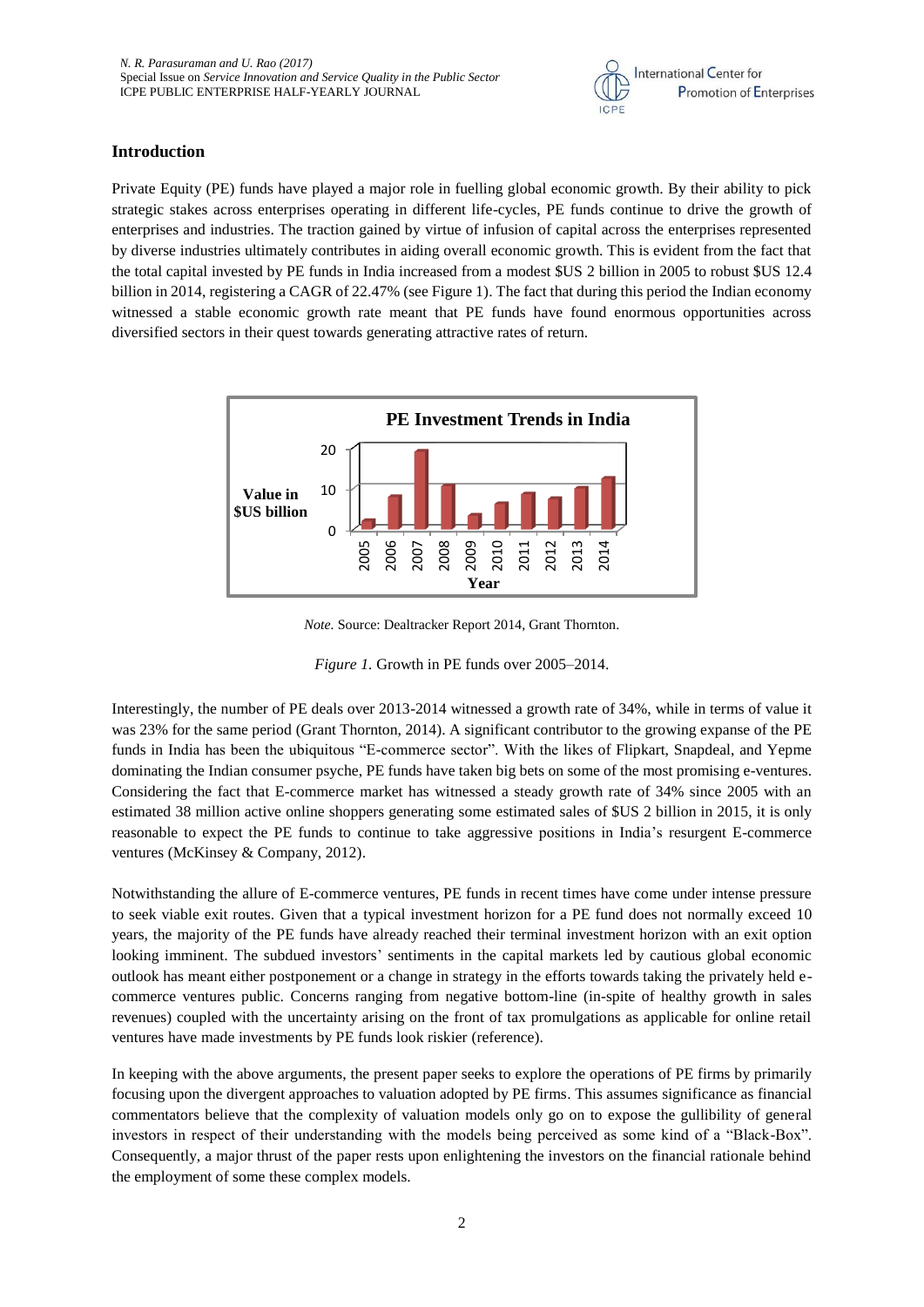

In order to achieve the above overarching objective, we construct two simplistic models with a hypothesized scenario, which is as well applicable for PE firms in a realistic setting. Another highlight of the paper is that while retaining the simplistic presentation of a complex model, the underlying rigour has not been compromised.

## **PE Funds in India: Sector-wise Representation**

Apart from concentration in the IT/ITES/Online Retail sectors, in recent times, PE funds in India have also invested in diverse set of industries represented by the following: Pharma, Healthcare & Biotech; Retail & Consumer; Banking & Financial Services; Real Estate; Education; Media & Entertainment; and Manufacturing. Major PE funds, as part of their investment strategy seek to identify promising ventures across diversified industries; the selection of which to a very large extent is influenced by the ominous cash-flow pattern. For instance, PE funds have traditionally invested in promising health-care ventures including diagnostic services that have employed technology as their major partner towards delivering quality health services<sup>1</sup>. Funds infused by the PE players have traditionally been utilized towards expansion of the units both horizontally (additional services) and vertically (geographical expansion). The stability of cash-flows in the health-care sector has meant that PE funds are lesser exposed to a lesser degree to the vagaries of fluctuating cash-flows reminiscent in cyclical industries, such as Real Estate and Manufacturing.

Table 1 (see below) presents some interesting statistics. The growing clout of the traditional industries in attracting PE investments is clearly evident. Even though a distant second, Energy & Natural Resources over the period from 2005–2014 witnessed 175 deals totalling a deal value of \$US 9.1 billion. With all the talk by the present government towards giving impetus to renewable energy predominantly represented by Solar and Wind energy, the sector with its promising opportunities is expected to witness bolstered investments going forward.

Real Estate and Telecom sectors in general have traditionally been impacted by the cyclical movements of the economy. The heightened competition reflected in the Telecom sector particularly in the Indian context (with extremely competitive ARPUs<sup>2</sup>) landscape renders the selection process of suitable investment candidates by PE funds extremely complicated. Nevertheless, the two sectors have witnessed robust PE activity over the last ten years both in terms of number and value of deals completed.

Banking & Financial Services sectors has been the 5<sup>th</sup> most active sector among the PE funds in India witnessing a total of 311 deals clocking a deal value of \$US 6.4 billion over 2005–2014 period. With the Reserve Bank of India (RBI) granting two Universal Banking licences and Small Finance Bank licences 11 Microfinance Institutions, the sector look extremely promising in terms of attracting fresh investments from PE funds (Business Line, 2015). The fact that almost all the new entities that have secured licenses have an extremely health financial position as measured by highly efficient NPA levels and robust CARs (capital adequacy ratio) augurs well for PE funds.

Lastly, the Manufacturing sector in India is expected to witness exciting times ahead with the fructification of policies pertaining to "Make in India" initiative. With the central government opening FDI in several strategic sectors across the Manufacturing landscape, PE funds in India are literally staring at a vast untapped potential offering humungous opportunities to derive highly attractive rates of return from their strategic investments.

1

<sup>1</sup> For instance, Vasan Healthcare Pvt. Ltd. in 2012 received a PE infusion of S\$100 million from Government of Singapore Investment Corp. Pte. Ltd (GIC) (Livemint, 2012).

<sup>2</sup> ARPU – Average Revenue Per Unit.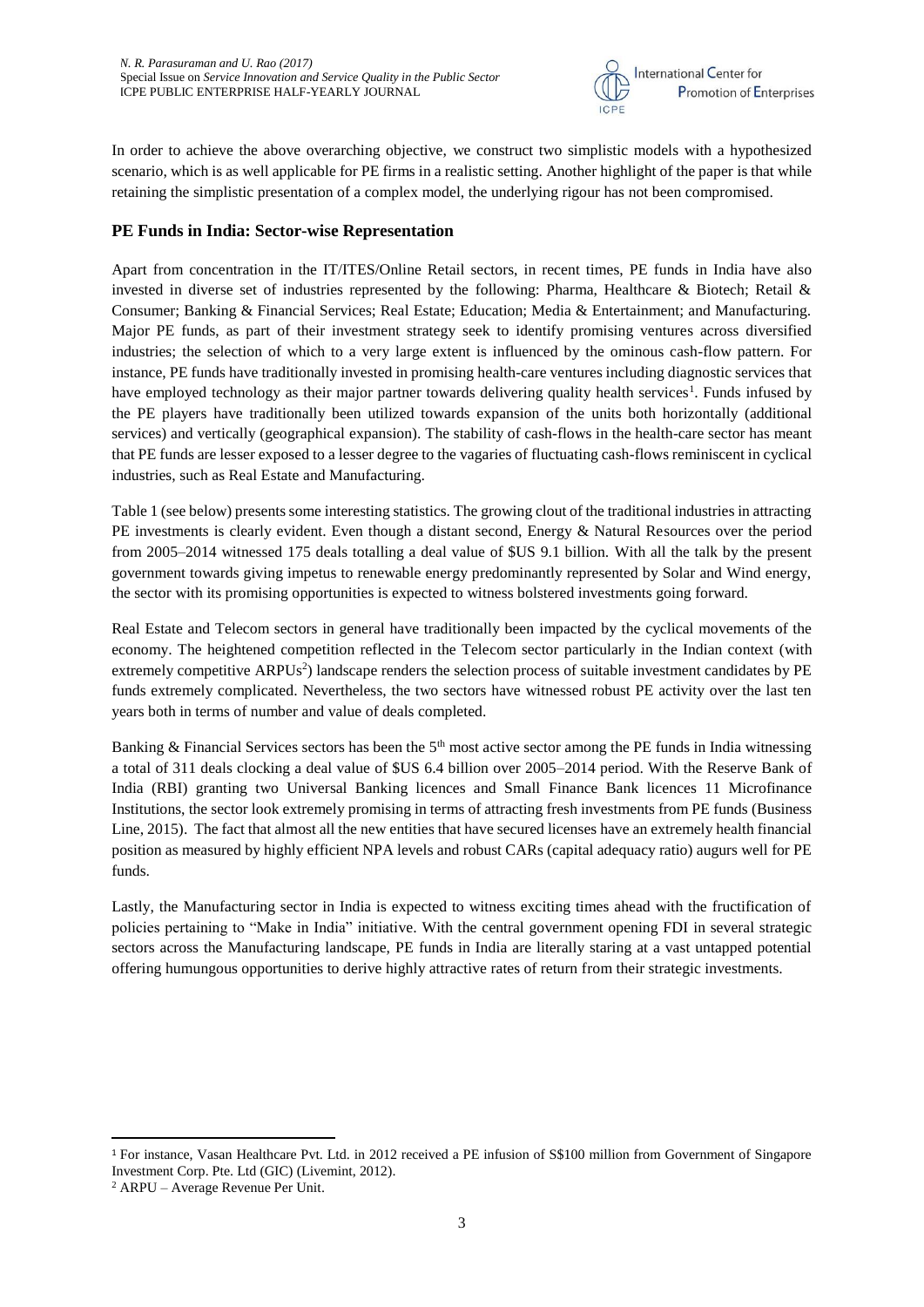

| Rank | <b>Sector</b>                | <b>Number of deals</b> | Value in \$US billion |
|------|------------------------------|------------------------|-----------------------|
|      | IT & ITES                    | 905                    | 13.0                  |
| П    | Energy & Natural Resources   | 175                    | 9.1                   |
| Ш    | <b>Real Estate</b>           | 225                    | 8.6                   |
| IV   | Telecom                      | 55                     | 7.1                   |
| V    | Banking & Financial Services | 311                    | 6.4                   |
| VI   | Manufacturing                | 231                    | 4.5                   |
| VII  | Pharma & Healthcare          | 298                    | 4.4                   |
| VIII | Retail & Consumer            | 263                    | 4.1                   |

Table 1 *Top Sectors for PE Investment over 2005–2014*

*Note*. Source: Dealtracker Report 2014, Grant Thornton.

#### **PE Exit Routes**

The investment horizon by PE funds in investee corporations typically does not exceed 10 years. By this time, the PE fund is expected to have initiated significant improvements in the operations of the investee firm. Improvements could typically encompass both operational and financial aspects of the firm. At the end of the investment horizon, the PE fund would have ideally achieved an enhancement in the corporate value offering an attractive exit proposition. Theoretically, while several forms of exit are possible, most of the exit routes broadly conform to the three popular routes presented here.

- **1.** *IPOs (Initial Public Offering)* This remains one of the most popular and frequently adopted exit routes by the PE funds. Here, the PE fund would take the investee corporation public by meeting all the legal and regulatory frameworks in vogue. The strategic stake held by the PE fund usually along with the promoter stake is offered for sale to the public shareholders. The process is implemented in the form of a typical bookbuilding process facilitated by merchant bankers. Like any other IPO, valuation as reflected in the offer-price holds the real key towards making the public issue successful among the investing community. The offer price seeks to compensate the PE investor profitably by generating an attractive rate of return measured as the Internal Rate of Return (IRR).
- **2.** *Acquisitions* This is also a popular mode of exit adopted by PE funds. Here, the strategic stake held in the investee firm is sold out to a potential bidder (usually specialized investor, corporation or institutional investor) at a negotiated price. Here again, the PE investor envisages to earn an attractive IRR on the investment committed in the target enterprise.
- **3.** *Management Buyout* This exit route has also been gaining considerable popularity among the PE funds in recent times. This route is also particularly suited for family-run enterprises. In the wake of intense competition posed by their professional peers, family-run businesses seek PE investments both with an objective to hasten the capital expenditure process as also to entrust the management of enterprise with a professional team in order to realize operational and financial efficiencies. Once the PE succeeds in realizing these objectives, the family-run management seeks to repurchase the stake held by the PE in return for a negotiated price that seeks to compensate the PE investors by offering them an attractive IRR on their investment.
- **4.** *Liquidation Preference and Secondary Offerings* **–** PE firms may also have an arrangement, wherein the investors are in a position to retrieve their initial investments primarily in such scenarios where the investee company is sold below the investible amount. In such circumstances, the most senior investors get preferential liquidation rights. Also, another route that PE funds could contemplate relates to secondary offering of the shares in the investee company, should the investee company be already listed in a stock exchange.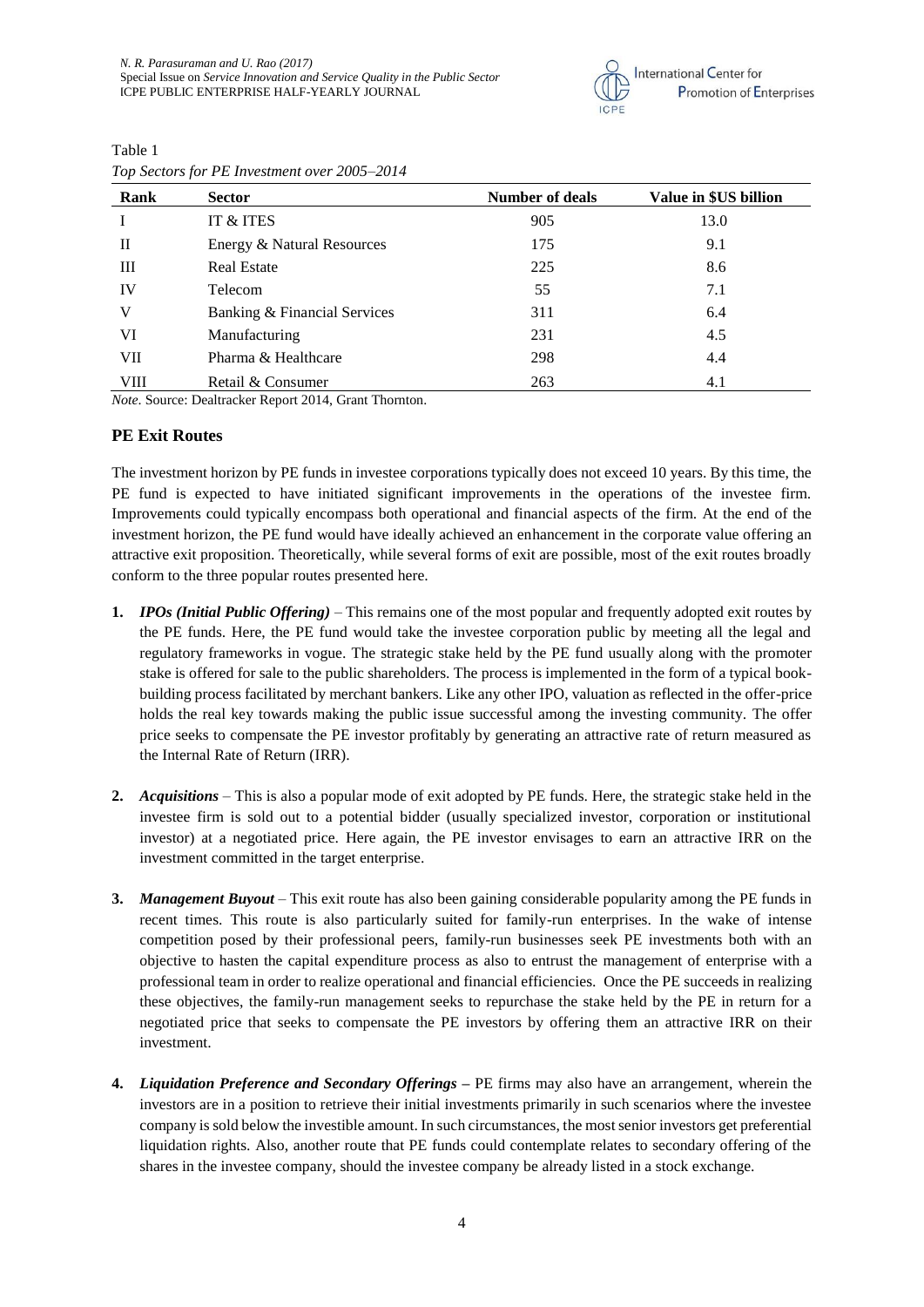

Table 2 below reflects significant exits made by PE funds in India in 2014.

Table 2 *Significant PE Exits in 2014*

| $\alpha$                                            |                                            |                                          |
|-----------------------------------------------------|--------------------------------------------|------------------------------------------|
| <b>Investor Exited</b>                              | <b>Investee</b>                            | <b>Sector</b>                            |
| <b>IDFC</b> Alternatives                            | Galaxy Mercantiles Limited & Blueridge SEZ | <b>Real Estate</b>                       |
| <b>Essar Global Fund Limited</b>                    | Aegis Limited USA Inc - Aegis Group        | IT & ITES                                |
| Chrys Capital                                       | <b>HCL</b> Technologies                    | IT & ITES                                |
| <b>Bain Capital Partners</b>                        | Hero MotoCorp Ltd                          | Automotive<br>Healthcare<br>&<br>Pharma. |
| Temasek                                             | Medreich Ltd                               | <b>Biotech</b>                           |
| The Carlyle Group                                   | Tirumala Milk Products Private Limited     | Retail & Consumer                        |
| Providence                                          | Idea Cellular                              | Telecom                                  |
| <b>SAIF Partners</b>                                | Just Dial Pyt Ltd                          | IT & ITES                                |
| The Carlyle Group                                   | Cyberoam Technologies                      | IT & ITES                                |
| Note Course: Dealtreaker Benert 2014 Creat Thernton |                                            |                                          |

*Note*. Source: Dealtracker Report 2014, Grant Thornton.

#### **Literature Review**

In this section, we seek to present a concise review of some of the most significant literature in vogue in respect of PE industry. The objective of this section is to mainly educate and enlighten the readers about some of the most influential writings on PE. Berger and Udell (1998) in their thought-provoking paper contend that small businesses often require varying degrees of capital at different stages of their development. It is in this context that PE firms come handy by picking up strategic stakes as a result of equity infusion and then seek to make a profitable exit after staying invested and working with management over a restricted number of years. The paper, unfortunately, does not offer any evidence in respect of working models adopted by PE firms. Kaplan and Schoar (2005) in their influential contribution opine that PE firms generate returns similar to S&P 500 even though performance differed owing to heterogeneity of PE funds. The study also points out that established PE funds tended to outperform their relatively newer counterparts. As this study mainly focused on PE funds' performance assessment, there wasn't much scope left to discuss the 'modus operandi' involving PE funds. In a somewhat departure from earlier findings, Phalippou and Gottschalg (2008) find that after making adjustments for fee and risk, PE funds underperformed S&P 500 by as much as 6%. The authors contend that a major reason for a flawed observance of similar performance between markets and PE funds arises out of the influence rendered by inflated accounting leading to biased investment measures. Kaplan and Per (2009) in their paper argue that it is also typical of PE firms to raise leverage along with equity in order to make investment in target firms. In such a scenario, PE firms typically operate as LBO (leveraged-buyouts) with the prevailing interest rate scenario and market conditions playing particularly a significant role in influencing decisions of PE firms. As an evidence, the study points out that PE firm activity peaked during boom periods ranging from 2005-2007 while declining subsequently in the aftermath of global financial crisis. King and Jill (2002) similarly observe that returns generated on investments in privately held enterprises do not outperform their public counterparts, while raising the spectre of motivation behind such investments even in the face of large risk premiums and poor risk-return trade-offs.

It is worthwhile to infer from the above significant studies that PE firms have been a cynosure in the eye of gleaming researchers with a great degree of focus laid towards the assessment of their performance vis-à-vis representative markets like S&P 500. While most of these studies do seek to address important gaps arising in the literature surrounding PE firms, however, it becomes apparent that the entire subject surrounding valuation dynamics continues to be given a short shrift. The present study seeks to close this gap by resorting to the presentation of two of the most plausible models likely to be adopted by PE firms.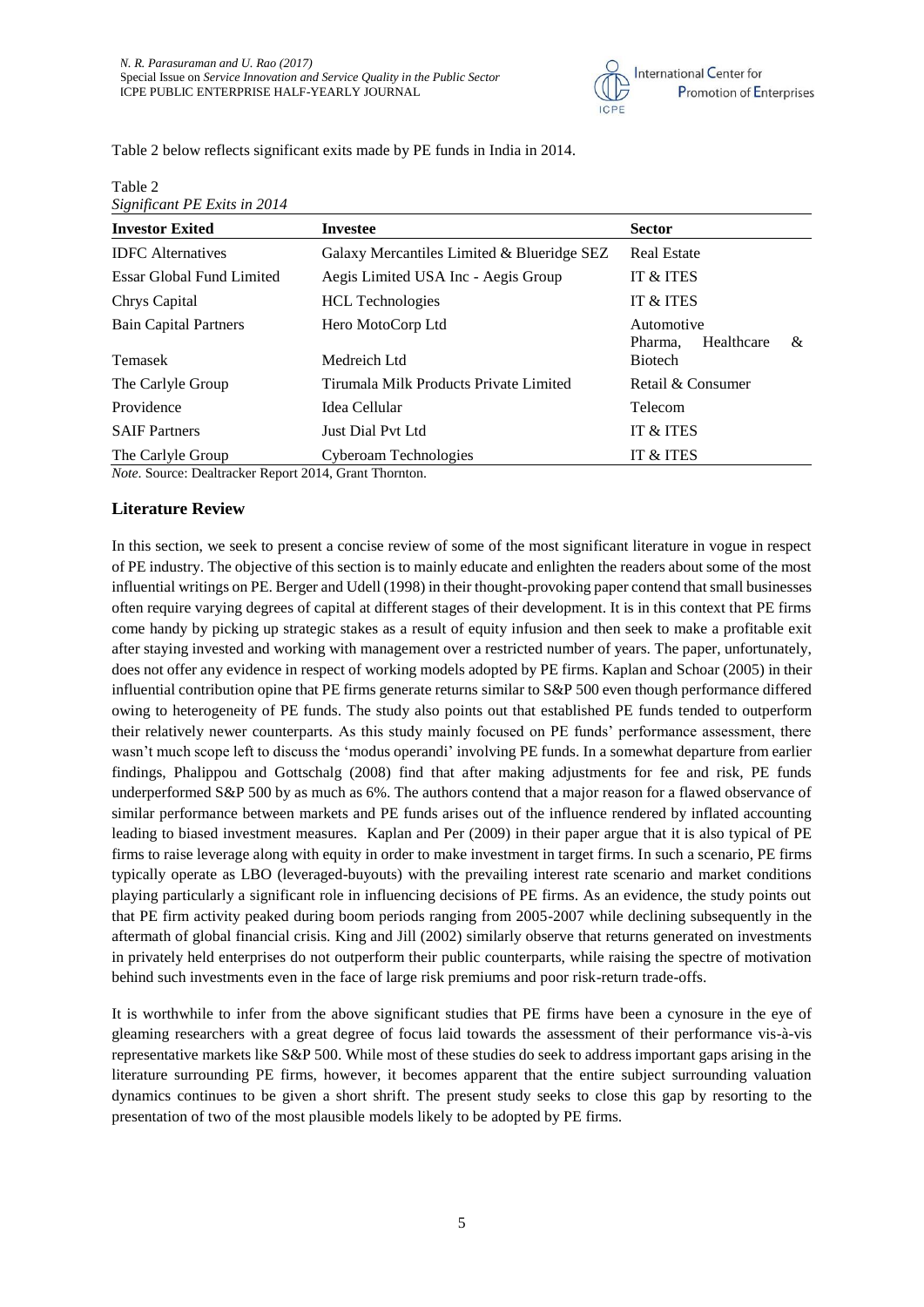

## **Valuation Conundrums**

Valuation of target enterprises plays a very significant role in determining the suitability of investment in target enterprises by PE funds. It is noteworthy to mention here that the typical valuation process surrounding the target firms is somewhat different from the valuation techniques applied in a typical investment setting guided by the all-encompassing fundamental analysis.

PE funds are primarily driven by their desire to earn superior rates of return on their investment, which is usually represented as IRR. Investments are considered worthwhile and feasible so long as the PE funds are able to derive IRR, which is greater than the cost of capital. For discussion purposes, we shall represent IRR and cost of capital as Target IRR and CAPM IRR, respectively. Before dwelling into the pros and cons surrounding the above approach, it will be useful to carefully understand the above technique by considering an illustrative example, as represented below.

ABC PE fund is considering investment in PQR target firm, which is operating in the health-care services sector. For our purposes, let us say that the PE fund is considering picking up 100% stake in the target firm over an investment horizon of five years. The cash-out would therefore take place at the end of the five years. Subsequent to the projections of the income statement for PQR, the following three scenarios emerge (Table 3), depicting the forecasted net income at the end of the five years<sup>3</sup>.

Table 3

*Terminal Equity Values for PQR under Different Scenarios*

| <b>Pessimistic</b> | <b>Most Likely</b> | <b>Optimistic</b> |
|--------------------|--------------------|-------------------|
|                    |                    | 10                |
|                    |                    |                   |
| 16.8747            | 16.8747            | 16.8747           |
| 134.997            | 151.872            | 168.747           |
|                    |                    |                   |
|                    |                    |                   |

*Note*. Source: Hypothesized data.

Given that the initial book value of PQR at the beginning of the investment period (year 0) is 10, it is possible to compute the IRR earned by the PE fund – ABC.

IRR will be computed as shown in Eq. (1) below:

Book value at start = 
$$
\left[\frac{Ter \min al value at end}{\left(1 + IRR\right)^{investement horizon}}\right]
$$
 (Baldwin, 2001) (1)

Here, the book value at start is 10, while the investment horizon is five years. Terminal values are as reflected in Table 3, depicting different scenarios. Resolution of the above equation (IRR being the unknown variable) leads to the following values of IRR, in each of the scenarios (Table 4).

Table 4

**.** 

|  |  | Estimated Values of IRR Under Different Scenarios |
|--|--|---------------------------------------------------|
|  |  |                                                   |

| <b>IRR</b> Values | Pessimistic  | Likelv<br>Most ' | <b>D</b> otimistic |
|-------------------|--------------|------------------|--------------------|
|                   | 293%<br>68.2 | 72.304%          | 75.973%            |

*Note.* Source: Computed data.

<sup>&</sup>lt;sup>3</sup> In keeping up with the objective of the illustration to drive the concept of valuation process as applied to a PE fund, the need to depict the detailed break-up of the projected income statement is obviated. Readers requiring further elaboration on the same are encouraged to contact the author over email.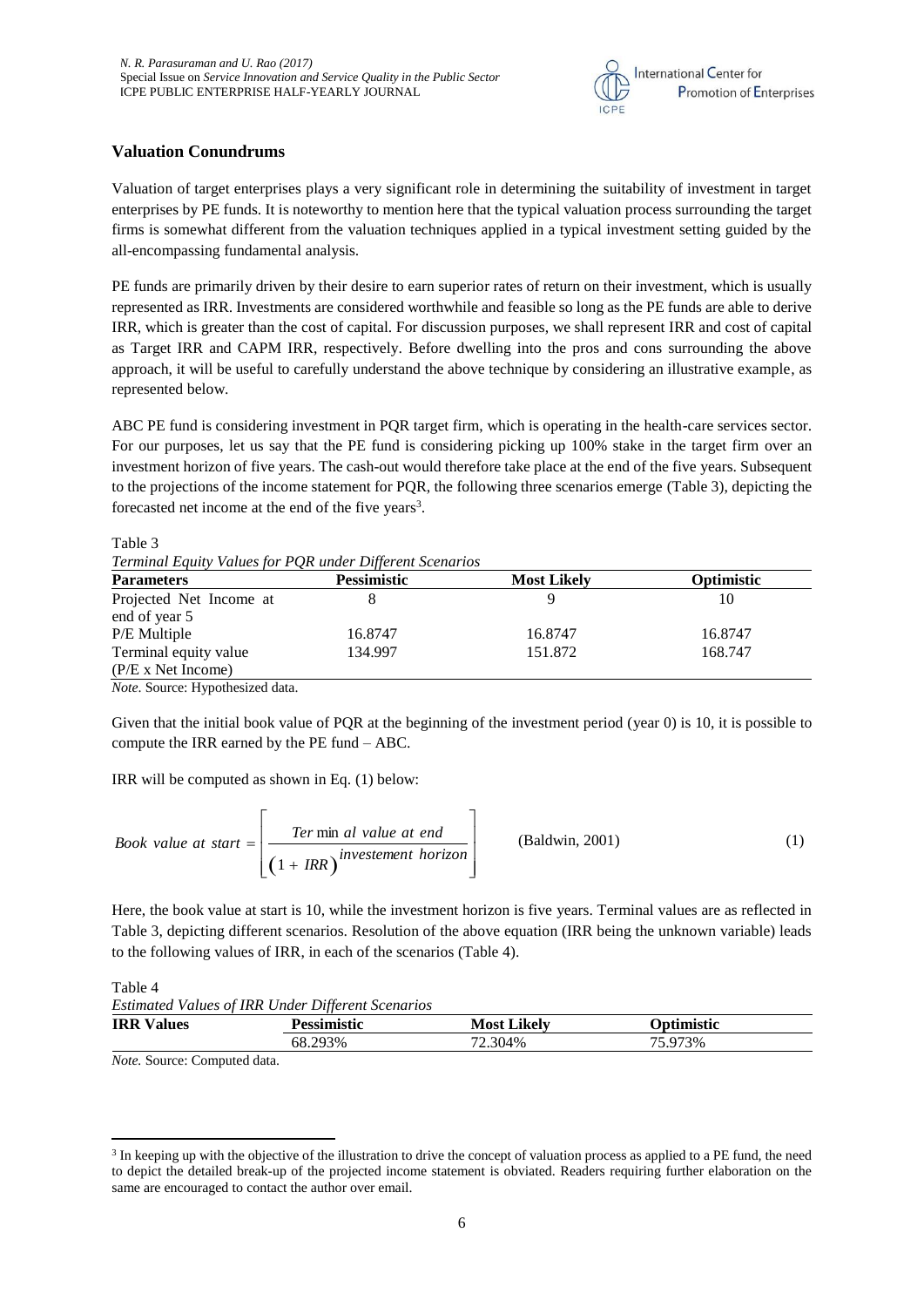

It is obvious from the above that the PE fund would be most desirous to obtain 75.973% return reflected in the Optimistic scenario. However, overlooking the extremes of pessimistic and optimistic scenarios, it is reasonable to believe that the PE fund would encounter the Most Likely scenario at IRR of 72.304%. Readers will observe that even in the Most Likely scenario, an IRR at 72.304% looks excruciatingly high, which is almost reflective of an utopian scenario with very virtually negligible bargaining power in the hands of the target firm. Reality would dictate otherwise.

A well acknowledged fact within the investment field of PE and M&A (mergers and acquisitions) is that the target firm has the discretion of accepting or rejecting the deal proposed by the acquirer. In the wake of fierce competition, shareholders of the target firm end up as the ultimate beneficiaries as competing PE funds in their inexorable need to pick a stake in the target firm end up sweetening the offer often to the detriment of the shareholders of the investing firm. It is thus logical to presume that the most significant motivation behind the shareholders' willingness to sell their stake in the target entity is most predominantly influenced by the degree of the premium offered.

From the above discussion, it becomes clear than unless the PE fund is willing to taper its expectation on generating the desired IRR, it becomes impossible for the shareholders of the target firm to exit at a premium<sup>4</sup>. It is for this reason that PE funds abandon the 'theoretical' IRR in favour of a more realistic target IRR. Target IRR may be defined as the most competitive rate of return that must be earned by the PE fund in order to justify investment in the target enterprise. Empirical research provides that the typical target IRR earned by PE funds range from 25% to 40% (reference).

An important part of the discourse at this stage pertains to deriving a benchmark rate of return against which the target IRR could be compared in order to make investment in the target enterprise an economically sustainable proposition. This benchmark would lend the role of a cost of capital. Like any other capital project proposal, a comparison of the cost of capital in place may be facilitated with the project's IRR in order to determine the feasibility of the project. From a PE perspective, the benchmark rate is more appropriately known as the Marketing IRR or CAPM IRR. Given the very wide practical application of the CAPM model (reference), this rate derives its formulation from the underlying logic as enunciated in the original model. The CAPM model is expressed as shown below.

$$
\left[\mathbf{K}_{\mathrm{e}} = \mathbf{R}_{\mathrm{f}} + \left(\mathbf{R}_{\mathrm{m}} - \mathbf{R}_{\mathrm{f}}\right)\left(\beta_{\mathrm{i}}\right)\right] \quad \text{(Sharpe, 1970)}\tag{2}
$$

Continuing with our above example, let us also incorporate the element of leverage into the investee firm – PQR. Typically, it is observed that at the beginning of the investment phase, investee firm tends to depict higher degree of leverage represented by higher (Debt/Equity) ratios. However, with the gradual progress of time, PE fund seeks to turnaround the business by gradually embedding operational and financial efficiencies. The management of PE fund works closely with the existing management of the investee firm in order to implement structural changes within the firm. In our illustration, let us say the investee PQR reflected the following pattern of leverage over the 5-year investment horizon.

| Table 5 |                                                                        |  |  |
|---------|------------------------------------------------------------------------|--|--|
|         | Estimated Pattern of Leverage for PQR Over a 5-Year Investment Horizon |  |  |
|         |                                                                        |  |  |

| Debt %                                | 0.9000 | 0.8041 | 0.7006 | 0.5895 | 0.4707 | 0.3442 |
|---------------------------------------|--------|--------|--------|--------|--------|--------|
| Equity %                              | 0.1000 | 0.1959 | 0.2993 | 0.4105 | 0.5293 | 0.6558 |
| <i>Note</i> Source: Hypothesized data |        |        |        |        |        |        |

*Note.* Source: Hypothesized data.

Table 5

**<sup>.</sup>** <sup>4</sup> This also stems from the simple logic of time value of money, which dictates an inverse relationship between the discount rate and present value (PV), implying that the higher the discount rate, the lower the PV will be and vice-versa.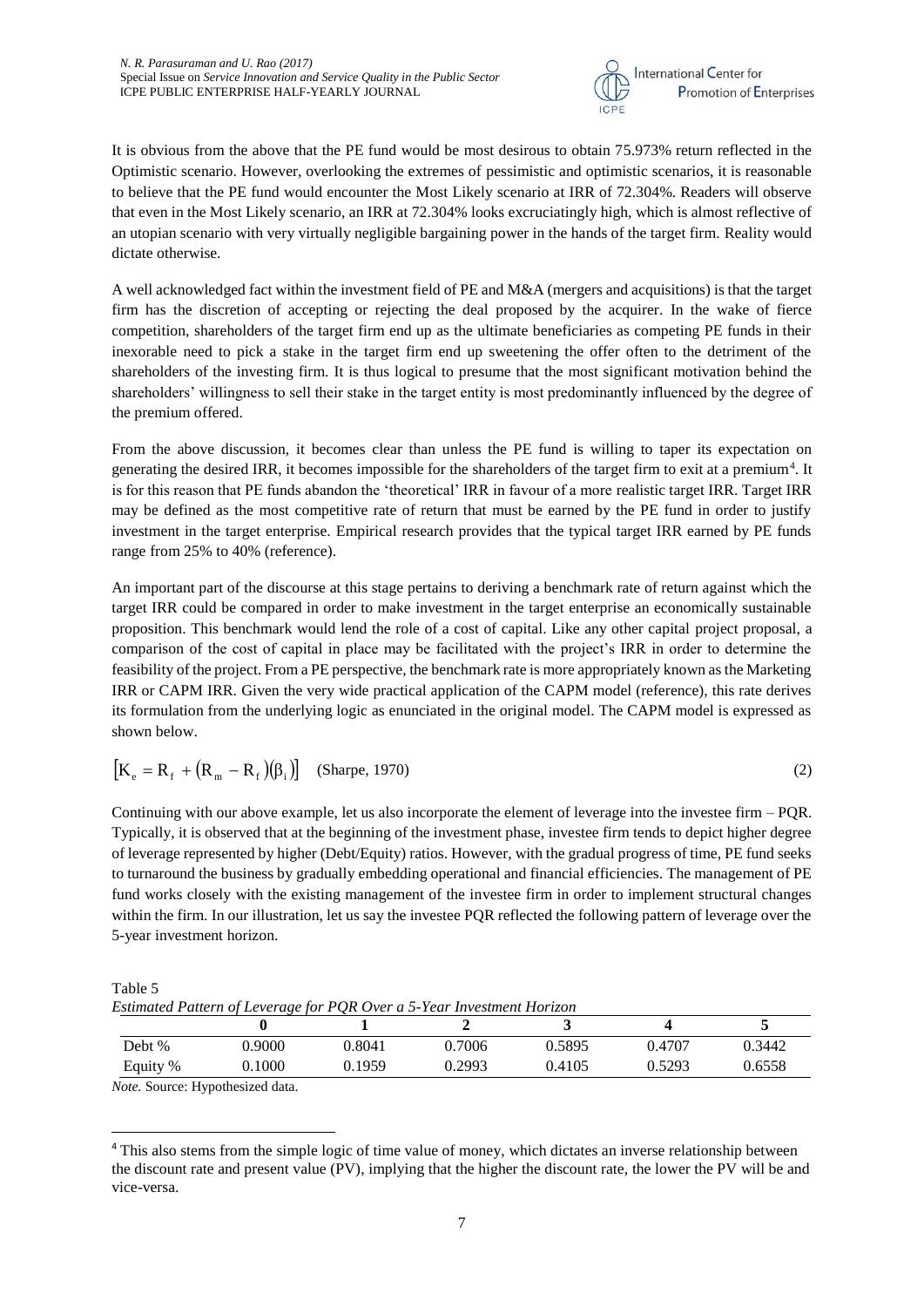

As we can observe from Table 5, the leverage ratios depict variation over the investment horizon of the PE fund, cost of equity ( $K_e$ ), therefore, it needs to be estimated for all the projected years. Since  $K_e$  values are changing, we also need to compute  $(1+K_e)$  in order to discount the terminal value from year 5 through year 0. This approach within valuation is also more popularly known as the "backward approach".

Table 6 below provides the estimated values of  $(1+K_e)$  over the investment horizon from year 0 through 5.

| Estimated Values of $(I+K_e)$ over the PE Fund Investment Horizon |         |         |          |          |          |          |  |  |
|-------------------------------------------------------------------|---------|---------|----------|----------|----------|----------|--|--|
| <b>Parameters</b>                                                 |         |         |          |          |          |          |  |  |
| Beta-unlevered <sup>a</sup>                                       |         | 1.0000  | 1.0000   | 1.0000   | 1.0000   | 1.0000   |  |  |
| Beta-levered <sup>b</sup>                                         |         | 3.8740  | 2.6385   | 2.0053   | 1.6225   | 1.3674   |  |  |
| $K_{e}^{5}$                                                       |         | 0.2537  | 0.1919   | 0.1603   | 0.1411   | 0.1284   |  |  |
| $(1+K_e)$                                                         |         | 1.2537  | 1.1919   | 1.1603   | 1.1411   | 1.1284   |  |  |
| Equity value <sup>c</sup>                                         | 68.0290 | 85.2870 | 101.6560 | 117.9480 | 134.5940 | 151.8720 |  |  |

Table 6 *Estimated Values of (1+Ke) over the PE Fund Investment Horizon*

*Note.* Source: Computed data.

Notes:

- a) Unlevered beta, also known as the asset beta, represents the risk scenario impacting a security without considering the influence of financial leverage. Here, we have presumed a stable unlevered beta of 1, which remains constant across the investment horizon. Keeping this value constant enables us to critically study the impact of variations of leverage on the overall equity risk of the firm.
- b) Levered beta is computed using the following mathematical notation.

Levered beta 
$$
(\beta_l)
$$
 =  $\beta_u x \left[ 1 + (1 - t) x \frac{D}{E} \right]$  (Hamada, 1972) (3)

where:

1

 $β<sub>l</sub> = Levered beta,$  $β<sub>u</sub> = Unlevered beta,$  $t = Tax rate$ ,  $D/E = Leverage.$ 

c) The Equity value has been computed using the backward approach as described earlier.

Year 5 = 151.872 (terminal value),  
\nYear 4 = 
$$
\left[\frac{151.872}{(1.1284)}\right]
$$
 = 134.594,  
\nYear 3 =  $\left[\frac{151.872}{(1.1284)(1.1411)}\right]$  = 117.948,  
\nYear 2 =  $\left[\frac{151.872}{(1.1284)(1.1411)(1.1603)}\right]$  = 101.656,  
\nYear 1 =  $\left[\frac{151.872}{(1.1284)(1.1411)(1.1603)(1.1919)}\right]$  = 85.287,

<sup>5</sup>Here, we assume a risk-free rate of 6% and risk-premium of 5% throughout the investment horizon.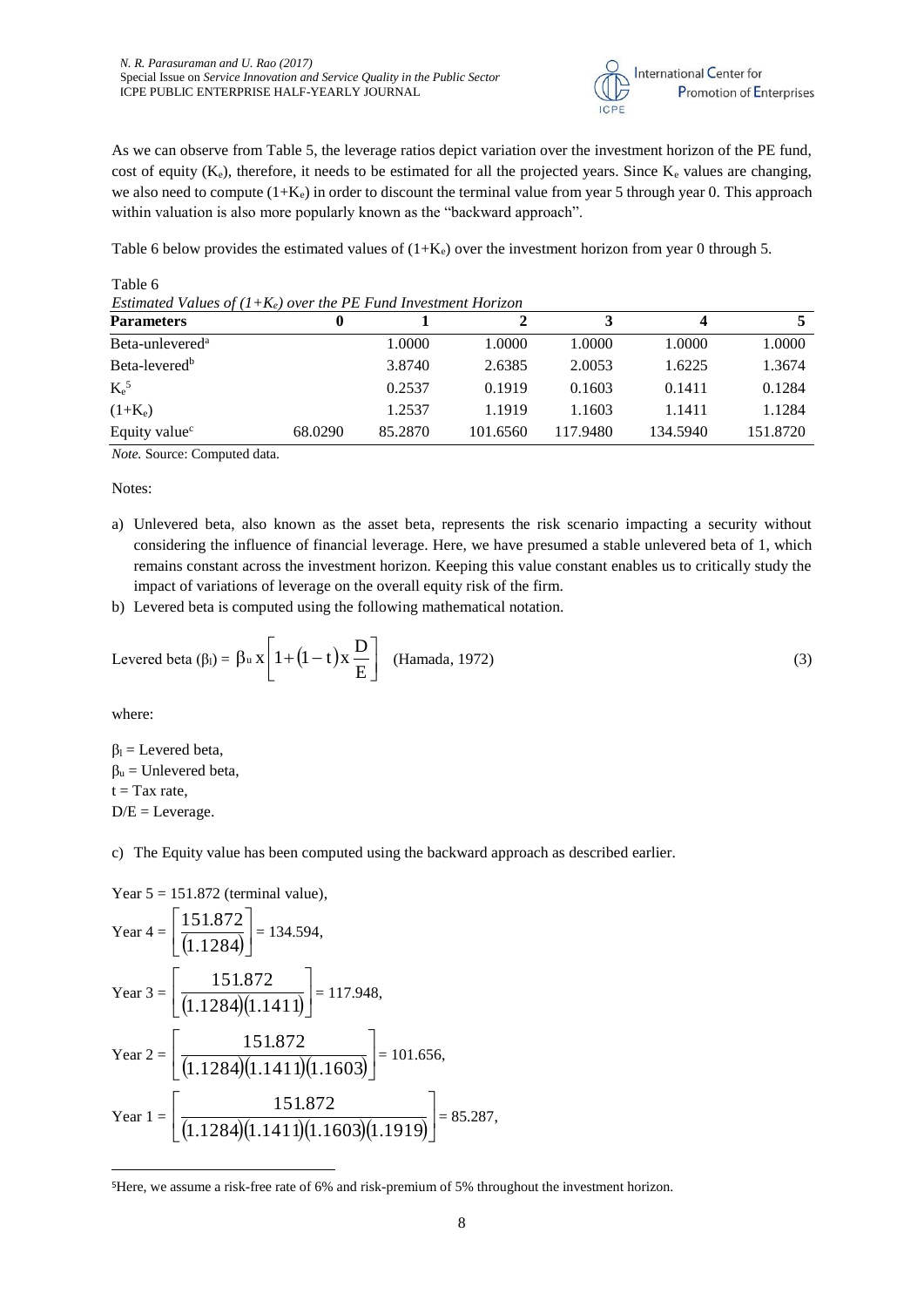

Year 0 = 
$$
\left[\frac{151.872}{(1.1284)(1.1411)(1.1603)(1.1919)(1.2537)}\right] = 68.029.
$$

With all the given values of  $K_e$  and  $(1+K_e)$ , it is possible for us to estimate the CAPM IRR, which is simply computed as the geometric mean of all the  $K_e$  values estimated across the investment horizon of the PE fund. That is:

$$
CAPM IRR = \left[ \left( I_{1+K_{e_1}} \right) \left( I_{1+K_{e_2}} \right) \left( I_{1+K_{e_3}} \right) \left( I_{1+K_{e_4}} \right) \left( I_{1+K_{e_5}} \right) \right] \frac{1}{5} - 1 \quad \text{(Baldwin, 2001)} \tag{4}
$$
\n
$$
= 17.42\%
$$

Interestingly, we can observe that with a CAPM IRR of 17.2%, the PE fund would be offering a price of 68.029 to the target firm commanding a book value of 10. While the offer might be very enticing to the shareholders of the target firm, management of the PE fund may deem it as exorbitant and unviable. Ultimately, the shareholders of the target firm would demand a significant premium over and above the book value to consent for stake sale. As we already noted, the PE fund need not really go by the extreme alternatives represented by the Implied IRR at 72.304% or the CAPM IRR at 17.42%. At a target IRR of 40%, the PE fund is in a comfortable position to offer premium to the target firm by offering a price of 28.238 (computed from Eq. 1).

The investment in the target firm would be deemed feasible as the PE fund is able to achieve a target IRR of 40%, which is greater than the CAP M IRR of 17.42%. Should the negotiation between the PE fund and target firm get into a deadlock over disagreement on the offer price, the PE fund would well serve to keep the CAPM IRR as the benchmark. That is, the PE fund must necessarily ensure that the target IRR is always at the least marginally greater than the CAPM IRR. If the PE fund were to accept the CAPM IRR, given the excessive premium offered, the risk arising out of erosion of value in the target firm in the light of an uncertain economic environment remains extremely high. PE fund would have to therefore calibrate a right strategy aimed at maximizing the value of investment on one hand and offering a price to the target on the other that is capable of ensuring a very fast transition of the PE led management into the target firm.

### **Challenges Surrounding the PE Valuation**

It becomes clear from the above example that the valuation dynamics surrounding the PE industry is significantly different from the valuation applied in the context of securities as relevant to a typical fundamental analyst. One of the important challenges that surround the PE firm pertain to the determination of the most desired rate of return as measured by IRR. Illustratively, while the task may look simpler, in reality, however, estimating the true rate of return becomes quite challenging. The usual IRR range applied to the PE industry, which varies from 20% to 40%, may not after all be fully representative of the unique complexities applicable for certain kinds of industries. PE funds would naturally demand higher return for investments bearing higher risk. It is perhaps for this reason, at least in the Indian context, that we witness an overcrowding of interest in investments in businesses pertaining to IT and related industries.

The stability of the cash flows reflected in defensive industries like Health care and Education should also explain the sustained interest among PE funds to invest in these businesses. In recent times, with the explosion of ecommerce firms in India, PE funds of late have come under increasing pressure to devise strategies aimed at embracing a feasible exit route. Highly depressed bottom-lines coupled with complex regulatory and operational environment presents PE funds with enormous challenges to arrive a realistic valuation for E-Commerce firms.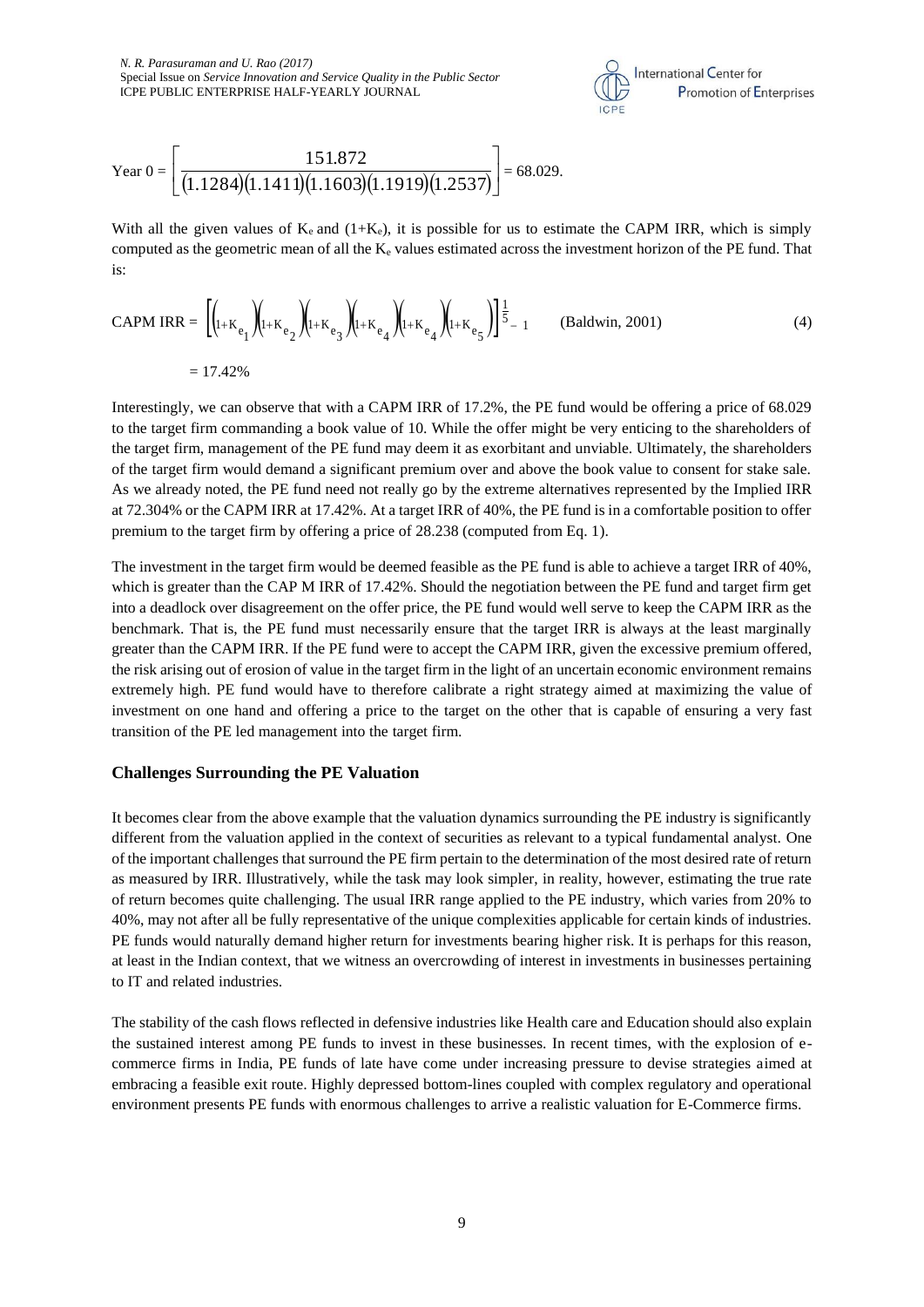

## **Conclusions**

This paper has sought to make a seminal contribution to the field of PE by dwelling upon the existing literature and identifying the gaps surrounding poor treatment of valuation models popularly adopted by PE firms. This has been overcome by laying out both conceptual and practical nuances surrounding two of the most popular models adopted by PE firms. As a result, it becomes much easier for discerning readers to appreciate the financial rationale surrounding some of these models. Apart from the treatment of valuation models, the paper also goes on to identify some of the most significant trends within the PE industry with specific reference to emerging market economies like India.

This paper has been primarily devoted towards expanding the underlying conceptual bases surrounding PE firms in general, which has been achieved by sound theoretical underpinnings. The ideas offered in the paper could be further expanded by possibly tracing the strategic imperatives on valuation governing the PE firms in general. This could be achieved by resorting to a qualitative study aimed at retrieving responses from key executives of a representative set of PE firms. Such a study would further enhance and enrich the scope of discussions surrounding the operation of PE firms both in academia and in the practitioners' community. As the present paper is restricted to offering an exhaustive theoretical background on PE firms, it is envisaged that the limitations surrounding analyses of practical considerations will be overcome in future studies.

Private Equity, notwithstanding the challenges, will continue to play a leading role in heralding the growth of the industries particularly representing the sunrise sector that offer enormous opportunities for scaling the business going forward. In emerging market economies like India and China, PE funds would continue to evince heightened interest in promising ventures (both young and middle-aged) representing diverse sectors so long as opportunities remain towards ensuring a profitable exit route. As PE funds particularly evince interest in investing in private ventures, existence of a robust and an expanding capital market becomes a necessary condition.

## **References**

Baldwin, C. (2001). Technical Note on LBO Valuation (A). *Harvard Business School Concept Note*, 1-10.

Baldwin, C. (2001). Technical Note on LBO Valuation (B). *Harvard Business School Conceptual Note*, 1-6.

- Berger, A. N., & Udell, G. F. (1998). The economics of small business finance: The roles of private equity and debt markets in the financial growth cycle. *Journal of Banking & Finance, 22*, 613-673.
- Business Line. (2015). *RBI gives licence for 11 payment banks.* Mumbai, India: The Hindu.

Grant Thornton. (2014). *Dealtracker.* New Delhi, India: GT India.

- Hamada, R. S. (1972). The Effect of the firm's Capital Structure on the Systematic Risk of Common Stock. *The Journal of Finance, 27*(2), 435-452.
- Kaplan, S. N., & Per, S. (2009). Leveraged Buyouts and Private Equity. *The Journal of Economic Perspectives, 23*(1), 121-146.
- Kaplan, S. N., & Schoar, A. (2005). Private Equity Performance: Returns, Persistence, and Capital Flows. *The Journal of Finance, 60*(4), 1791-1823.
- King, M., & Jill, A. (2002). The Returns to Entrepreneurial Investment: A Private Equity Premium Puzzle? *The American Economic Review, 92*(4), 745-778.

Livemint. (2012). *Vasan Healthcare get \$100 mn PE infusion.* Bangalore, India: Hindustan Times.

- McKinsey & Company. (2012). *E-commerce in India: Early birds, expensive worms.* New York, NY: McKinsey & Company.
- Phalippou, L., & Gottschalg, O. (2008). The Performance of Private Equity Funds. *The Review of Financial Studies, 22*(4), 1747-1776.

Sharpe, W. F. (1970). *Portfolio Thoery and Capital Markets.* New York, NY: McGraw-Hill.